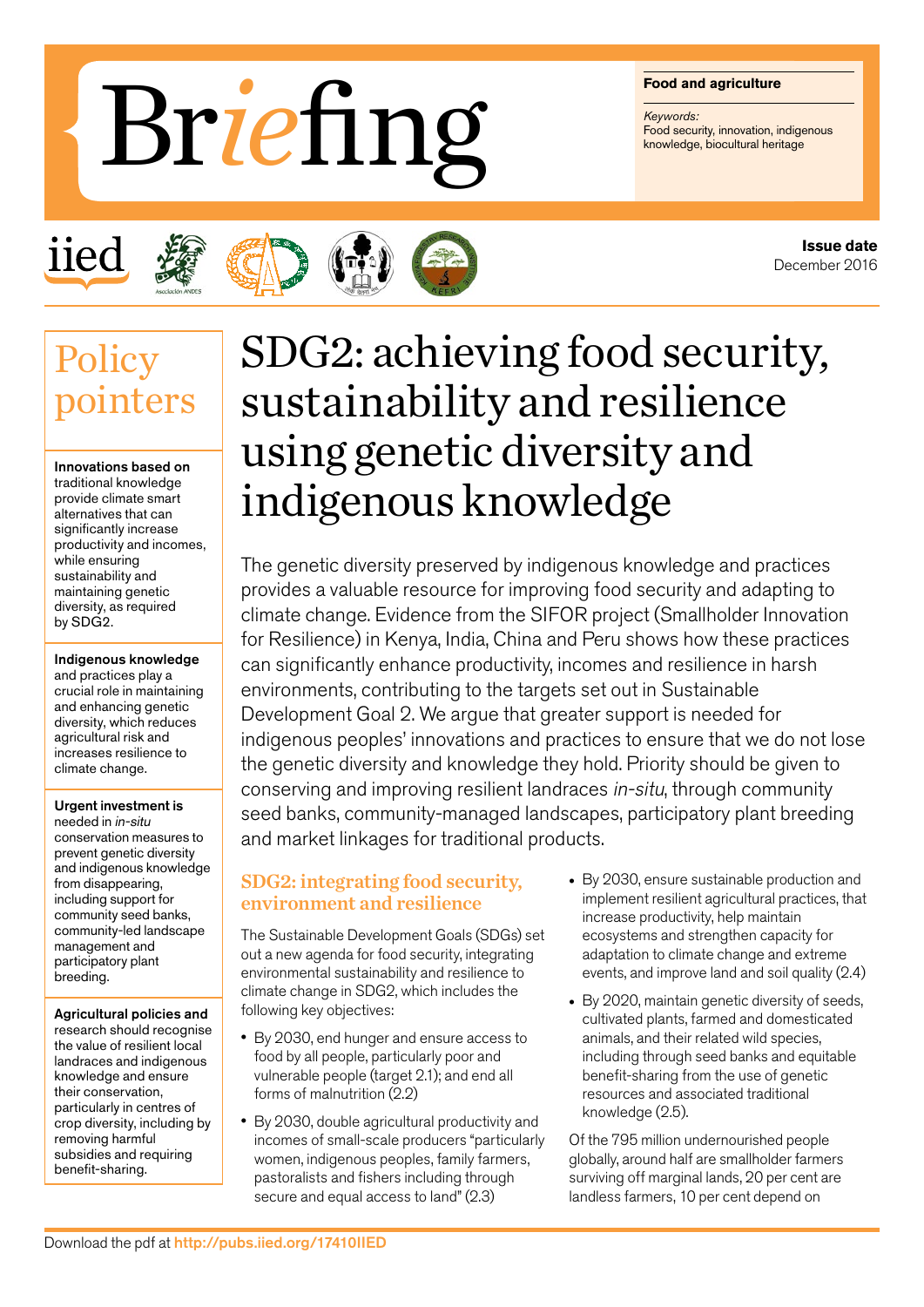herding, fishing or forest resources, and about 20 per cent are urban slum dwellers.<sup>1</sup>

Increasing productivity is particularly important in marginal lands that are already impacted by climate

### *Using local seeds, knowledge and innovations, communities have strengthened productivity and resilience*

change. But ending hunger also requires improved access to food, incomes and land tenure for vulnerable groups.

Previous increases in food production, spurred by the 'green revolution', have depended on high yielding

crop varieties supported by costly inputs such as seed, fertiliser and irrigation. But over time yields have stagnated or declined, $2$  while the focus on mono-cropping and often excessive use of pesticides and fertilisers has resulted in poor soil quality, groundwater pollution and loss of genetic diversity. Reliance on fossil fuel-based inputs also contributes to climate change agriculture accounts for about a quarter of greenhouse gas emissions.

How to significantly enhance productivity, while ensuring sustainability and resilience, and maintaining genetic diversity? Lessons can be learnt from communities living in marginal areas who over the centuries have developed resilient local varieties and production strategies, sustaining rich genetic diversity.

Using local seeds, knowledge and innovations (all free and easily accessible), they have strengthened productivity and resilience. However, much of this potential remains under-utilised.

The Smallholder Innovation for Resilience (SIFOR) project is a five-year participatory action research project working with 64 indigenous and traditional communities to explore this potential. Based on evidence from this research, this briefing assesses the role of such technologies and practices for achieving SDG2.

#### Box 1. The Potato Park and SDG2

The Potato Park near Cusco was established by six Quechua communities, supported by ANDES (Peru), to collectively manage an indigenous territory of over 9,000 hectares, based on customary laws and traditional knowledge. By pooling their lands, the communities were able to test potatoes in different areas and increase yields despite severe soil pests due to rising temperature. Food security has been further boosted by a near doubling of incomes from landscape-based products and services, notably eco-tourism and women's micro-enterprises (for traditional foods, crafts and herbal products). Agroecological farming practices and conservation of genetic diversity, wildlife and ecosystem services ensure sustainability, while crop diversification reduces risk and strengthens resilience. Potato diversity has nearly doubled since 2004, following an agreement with the International Potato Centre, which returned 410 native potato varieties.<sup>12</sup>

#### The importance of genetic diversity and traditional knowledge

Genetic diversity reduces risk in agricultural systems and allows farmers to adapt to a changing environment, yet an estimated 75 per cent of crop diversity was lost between 1900 and 2000 with local varieties replaced by modern ones.<sup>3</sup> A key challenge for 'climate smart' technologies is to enhance productivity without causing the loss of genetic diversity for future adaptation by farmers.

Local landraces are often more resilient to drought and pests than their modern equivalents, and more nutritious. In Guangxi, southwest China, maize landraces survived the severe spring drought of 2010, but maize hybrids did not.<sup>4</sup> DNA analysis of 191 maize landraces shows that they are more genetically diverse than the same lines held in gene banks for 20-30 years.<sup>5</sup>

Indigenous people and smallholders have domesticated and improved most of the crops we use today using traditional knowledge, and continue to innovate for climate adaptation. The evolving gene banks they sustain provide a vital source of resilient germplasm for national agricultural systems. Traditional knowledge is also the source of most agroecological farming practices. Indigenous, local and traditional knowledge "are a major resource for adapting to climate change."6

Yet traditional knowledge is disappearing fast. Decades of top-down agricultural research and extension has contributed to the loss of traditional knowledge and innovations.

*"If we lose indigenous knowledge, we will have to invest millions of dollars to re-invent solutions of adaptation."* Carlos Loret de Mola, Ministry of Environment, Peru.7

#### How can genetic diversity be effectively maintained?

While progress has been made in securing genetic diversity in national gene banks, they are not a perfect solution. Not all genetic resources can be stored in gene banks, and those that can are no longer evolving or co-evolving through selection and breeding by farmers. Local genetic diversity found in and around farmers' fields is still largely inadequately documented and managed.<sup>3</sup>

In-situ conservation, including community seed banks, needs investment to help vulnerable communities access diverse resilient seeds and aid recovery after extreme events. Conservation at landscape level is also important to maintain wild crop relatives, domesticated varieties and the continuum of semi-domesticated varieties in between.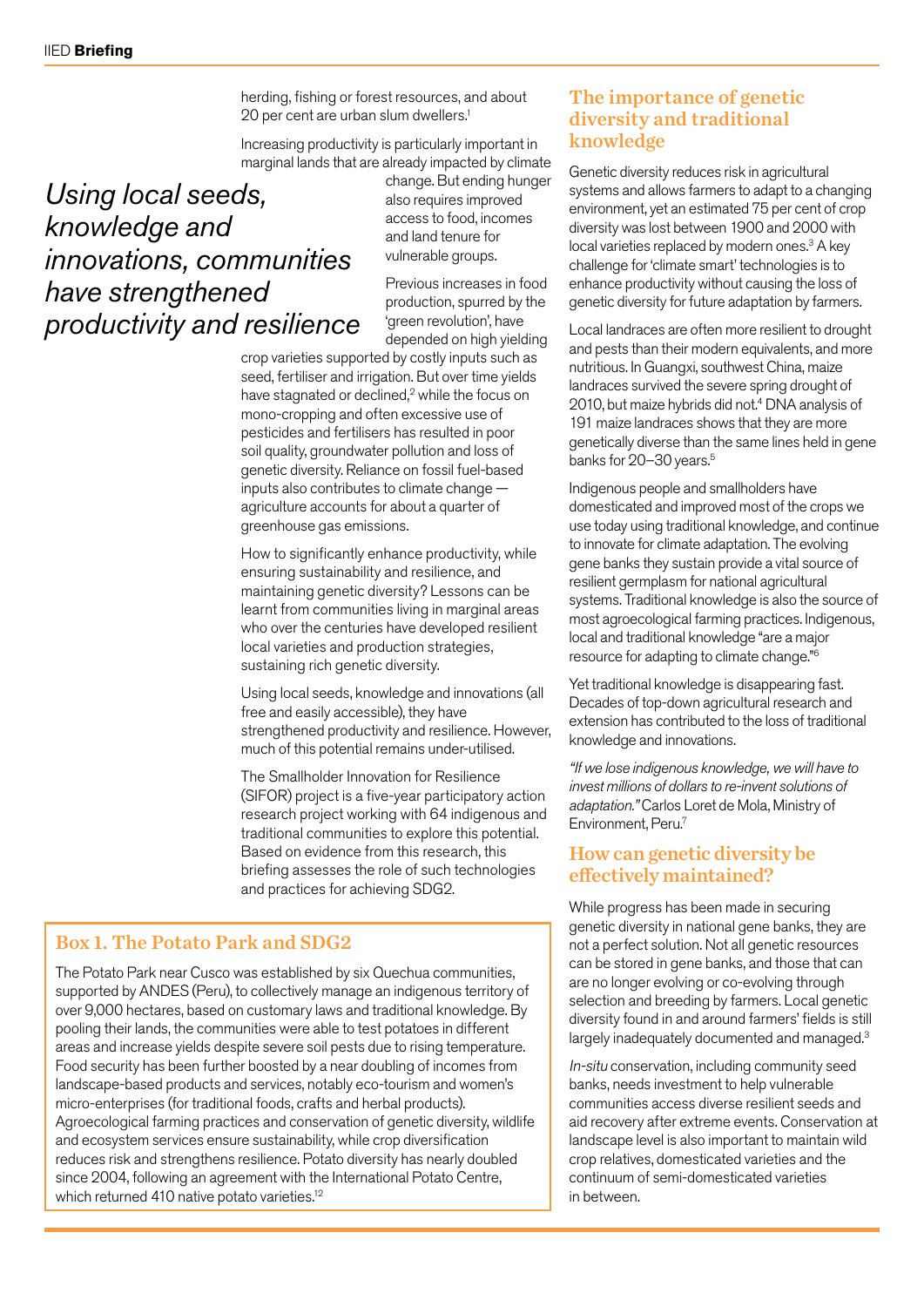Community leadership and cultural values are essential to motivate indigenous farmers to conserve traditional varieties.8,9 Where community leadership has not been prioritised, agrobiodiversity has not been effectively maintained.7 The indigenous-led Potato Park provides a proven model for maintaining and enhancing genetic diversity (Box 1).

Participatory Plant Breeding (PPB) using local varieties is a key tool for increasing productivity and resilience, while conserving genetic diversity. PPB in China produced drought tolerant maize with 15–30 per cent higher yields (see Box 2). The International Centre for Agricultural Research in Dry Areas (ICARDA) in North Africa and the Middle East has documented PPB yield increases of 30–50 per cent.

PPB allows farmers to participate equally in the development of new varieties, and so empowers women and builds social capital. It also helps 'mainstream' genetic diversity in public agricultural research and extension systems, and is quicker and cheaper than conventional breeding.<sup>10</sup>

#### Can genetic diversity, traditional knowledge and agroecology achieve SDG2?

The SIFOR project identified over 500 innovations or 'new ways of doing things' drawing on indigenous knowledge and genetic diversity, sometimes combined with modern science. Some of these have been very effective in enhancing productivity, incomes and resilience, while benefiting nutrition, climate change mitigation and environmental health.

The research explored trends in climate, livelihoods, food security and crop diversity in the Peruvian Andes, Indian Himalayas, southwest China and coastal Kenya, largely between 2002 and 2012,11 and looked at biocultural innovations in 64 communities (over 900 households), in mountain, semi-arid and dryland areas.

The findings show that these communities are already experiencing significant adverse changes in climate. These include decreased and more erratic rainfall, increased drought, increased temperatures, and more intense pests and diseases (Table 1).

#### Biocultural innovations

Improving resilience and yield. Farmers in all 64 communities select and save seeds from plants with desirable characteristics for adapting to changing conditions. Women play a major role in seed sourcing, saving, selection and conservation, particularly for landraces, to

#### Box 2. Participatory Plant Breeding in China

In Guangxi province, Participatory Plant Breeding, facilitated by the Centre for Chinese Agricultural Policy (CCAP), has strengthened food and seed security in harsh mountain areas by tailoring crops to local conditions. Using resilient landraces and traditional knowledge, eight drought-tolerant maize varieties have been developed with 15–30 per cent higher yield than local landraces. They have spread rapidly and spontaneously to neighbouring villages. Some 1,000 local landraces have also been conserved in-situ, providing options for adaptation.

A linked community-supported agriculture programme, supplying ecological restaurants in urban areas, has tripled farm incomes and spurred the revitalisation of traditional agroecological practices (such as duck-in-rice) and locally threatened heritage varieties of crops and livestock. New farmers' organisations and women's seed fairs have strengthened social capital and empowered women. The programme also facilitated a change in China's Seed Law, allowing farmers to benefit from selling conventional seeds locally.

improve seed quality for household food security. Some farmers (eg elders and women) are also plant breeders.

In the Potato Park, Peru, potato yields slightly increased between 2002 and 2012, despite severe climate change impacts, thanks to an ancestral strategy of varietal diversification. Farmers select varieties that are resistant to higher temperatures, pests and unexpected frosts, from the park's gene pool of about 650 native potato varieties (or 1,350 according to local classification). A community gene reserve including wild relatives of different crops aids the evolution of resilient characteristics.

In the Eastern Himalayas, India, Lepcha and Limbu, farmers have adapted a variety of cardamom from close to Bhutan to local conditions through gradual selection, creating a higher yielding variety that requires much less

#### Table 1. Climatic changes observed by households since 2002 (1982 in Kenya)

| <b>Households</b>                                            | <b>Decreased</b><br>and more<br>erratic<br>rainfall $(\% )$ | <b>Increased</b><br>$\frac{d$ rought $\left(\frac{0}{0}\right)^{d}$ | <b>Increased</b><br>temperature pests and<br>(9/0) | Increased<br>diseases (%) |
|--------------------------------------------------------------|-------------------------------------------------------------|---------------------------------------------------------------------|----------------------------------------------------|---------------------------|
| <b>SW China</b><br>Guangxi and<br>Yunnan (344<br>households) | 92                                                          | 63                                                                  | 70                                                 | 67                        |
| India $-$ C & E<br>Himalayas (160<br>households)             | 85                                                          | 95                                                                  | 88                                                 | 87                        |
| Peru — Potato<br><b>Park, Pisag (61)</b><br>households)      | 92                                                          | 56                                                                  | 50                                                 | 50                        |
| Kenya coast —<br>Kilifi and Kwale<br>(375 households)        | 78                                                          | 90                                                                  | 91                                                 | 82                        |